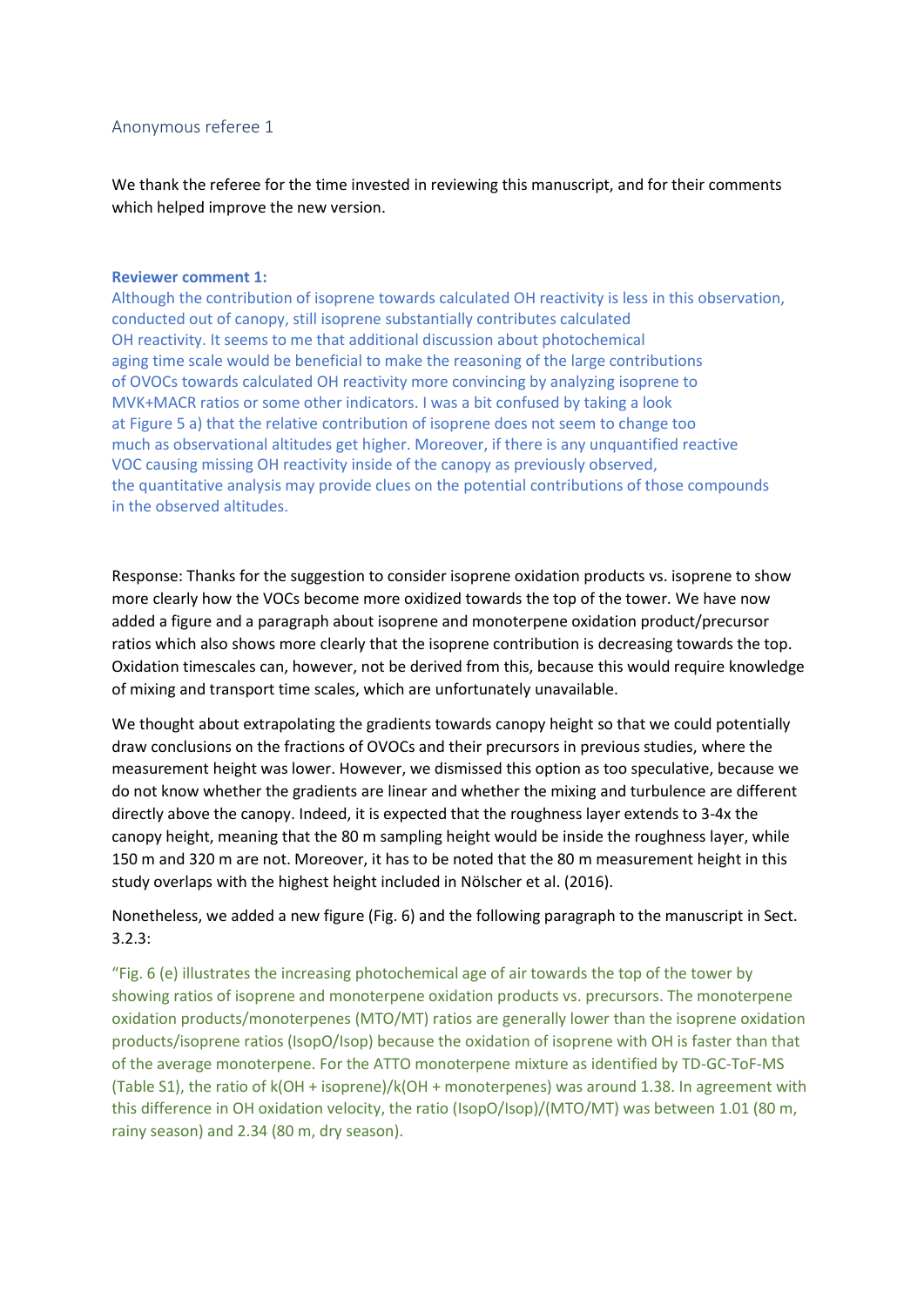Figure 6 also shows seasonal variability of the oxidation state and oxidation product/precursor ratios. Fractions of highly oxygenated VOCs (Fig. 6 (a-d)) and oxidation product/precursor ratios (Fig. 6 e) were lowest in the rainy season (March 2018) and higher in the transition (June 2019) and dry seasons (October 2018, September 2019). This seasonality in ratio corresponds to the seasonal differences in solar irradiation with higher OH production rate in the dry season and thus increased photochemistry. The low MTO/MT ratio in September 2019 was due to similar concentrations of oxidation product despite higher monoterpene concentrations than in June 2019."



Figure 6. (a) Vertical profiles of average daytime OH reactivity contribution by general chemical formula (C<sub>x</sub>H<sub>y</sub>, C<sub>x</sub>H<sub>y</sub>O, C<sub>x</sub>H<sub>y</sub>O<sub>2</sub>,  $C_xH_yO_3$  for both dry seasons. (b) Enlarged lower range of (a) in log scale. (c) Same as (a), but for wet and transition seasons. *(d) Enlarged lower range of (c) in log scale. (e) Ratios of oxidation products over their precursors by height above ground level and season. MTO/MT: m/z 139.11 (monoterpene oxidation products) vs. monoterpenes. IsopO/Isop: m/z 71.05 (isoprene oxidation products) vs. isoprene. For October 2018, no monoterpene oxidation product data were available due to issues with peak identification at this ion mass. Data are given for noontime to early afternoon (11:00-15:00).*

**Reviewer comment 2:** A more detailed description on sampling, particularly potential sampling loss would be beneficial. I agree that the comparison analysis between observed and calculated OH reactivity was performed for the samples collected from the same inlets so comparison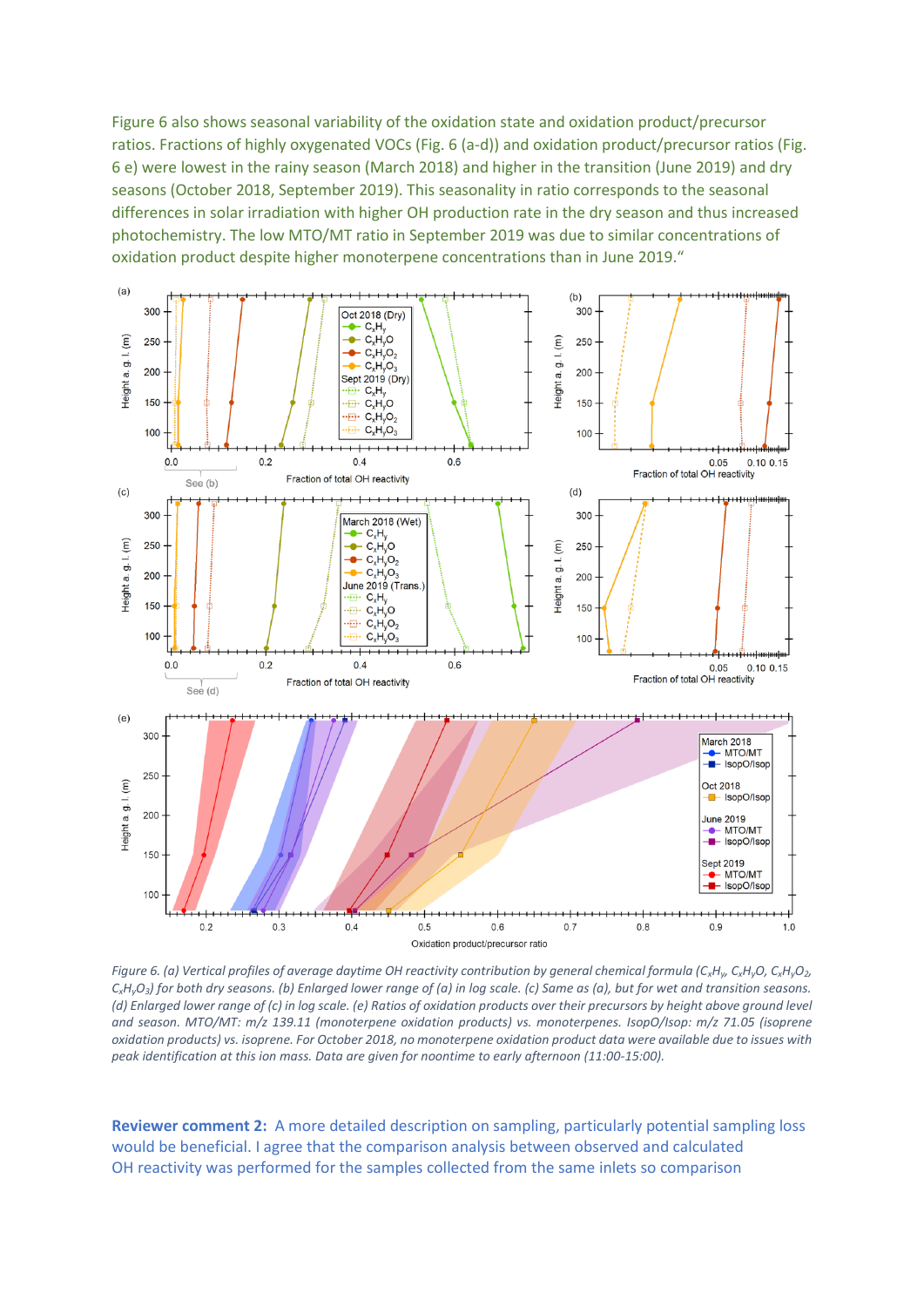itself is apple to apple comparisons. However, it is certainly possible highly oxidized VOCs or large VOCs such as sesquiterpenes that happen to be soluble and wall reactive may substantially contribute towards calculated OH reactivity. At least, rough estimates based upon empirical proof are highly desirable based upon the wall loss test instead of a short description as presented in the manuscript.

### Response:

The loss of OH reactivity and individual VOCs during sampling can be due to a) chemical loss as a result of reactions with ozone (which is not scrubbed before air enters the inlet line because the same line is used for ozone measurements), and b) reversible loss due to interaction with the Teflon surfaces. Regarding a), we considered the VOCs measured that react fastest with ozone, i.e. sesquiterpenes. The sesquiterpenes observed at 80 m above ground and higher are relatively unreactive, as the most reactive ones never even reach this altitude, but are lost in the upper canopy. The speciation of sesquiterpenes by TD-GC-ToF-MS revealed a-copaene, cyperene, longifolene, and cyclosativene (see Table S1), with a weighted average reaction rate coefficient of 1.23E-16 cm<sup>3</sup> molecules<sup>-1</sup> s<sup>-1</sup> towards ozone in their most reactive composition (dry season, lowest height). Using this reaction rate coefficient and the highest diel ozone mixing ratio in the dry seasons of ca. 17 ppb, the lifetime of the here observed sesquiterpene mixture towards ozone is 5.5 h, and therewith much longer than the 80 seconds the VOCs spend in the inlet tube. We therefore conclude that loss of VOCs due to ozone reactions in the inlet is negligible.

Regarding b), the reversible loss, literature confirms that inlet tubing acts similarly to a chromatographic column, i.e. that VOCs can adhere to the surfaces temporarily, but are eventually driven through, so that peaks are broadened while actual overall concentration losses are low. This means that the total OH reactivity observed in this study may be underestimated in its peak values and smeared towards later hours of the day, but that the overall daytime sum should be correct. The inlet tubing is constantly flushed even when it is not being sampled, so that surfaces are assumed to be saturated.

We added a new section to the methods to include this information:

#### **"2.4 Inlet effects**

Due to the length of the inlet tubing of more than 320 m from the top of the ATTO tower to the instrumentation, potential sampling losses have to be considered. Losses can be irreversible due to oxidation with ozone, or reversible due to interactions with the tubing. The most ozone-reactive VOCs observed in this study are sesquiterpenes, and the sesquiterpene mixture at 80 m a.g.l. and higher was relatively unreactive, as can be seen in the TD-GC-ToF-MS-derived speciation in Table S1. The most reactive sesquiterpene mixture observed (lowest height, dry season) had an average reaction rate coefficient of 1.23E-16 cm<sup>3</sup> molecules<sup>-1</sup> s<sup>-1</sup> towards ozone and thus a lifetime of ca. 5.5 h for peak diel ozone concentrations of 17 ppb (dry season). The inlet residence time of 80 s is therefore not considered to be long enough for significant losses in sesquiterpenes. Potential chemical losses due to ozone being present in the inlet tube are thus considered negligible.

VOCs, especially polar compounds, can partition reversibly from the gas phase to Teflon tubing walls (Deming et al., 2019; Pagonis et al., 2017; Liu et al., 2019). This causes a delay in the time profile of the VOCs, similar to the effect a chromatographic column (Pagonis et al., 2017). In consequence, concentration peaks are smeared and broadened, which causes an underestimation of observed concentrations (Deming et al., 2019). The ATTO inlet tubing was constantly flushed even when not being sampled, so that surfaces were assumed to be saturated or near to equilibrium, so that inlet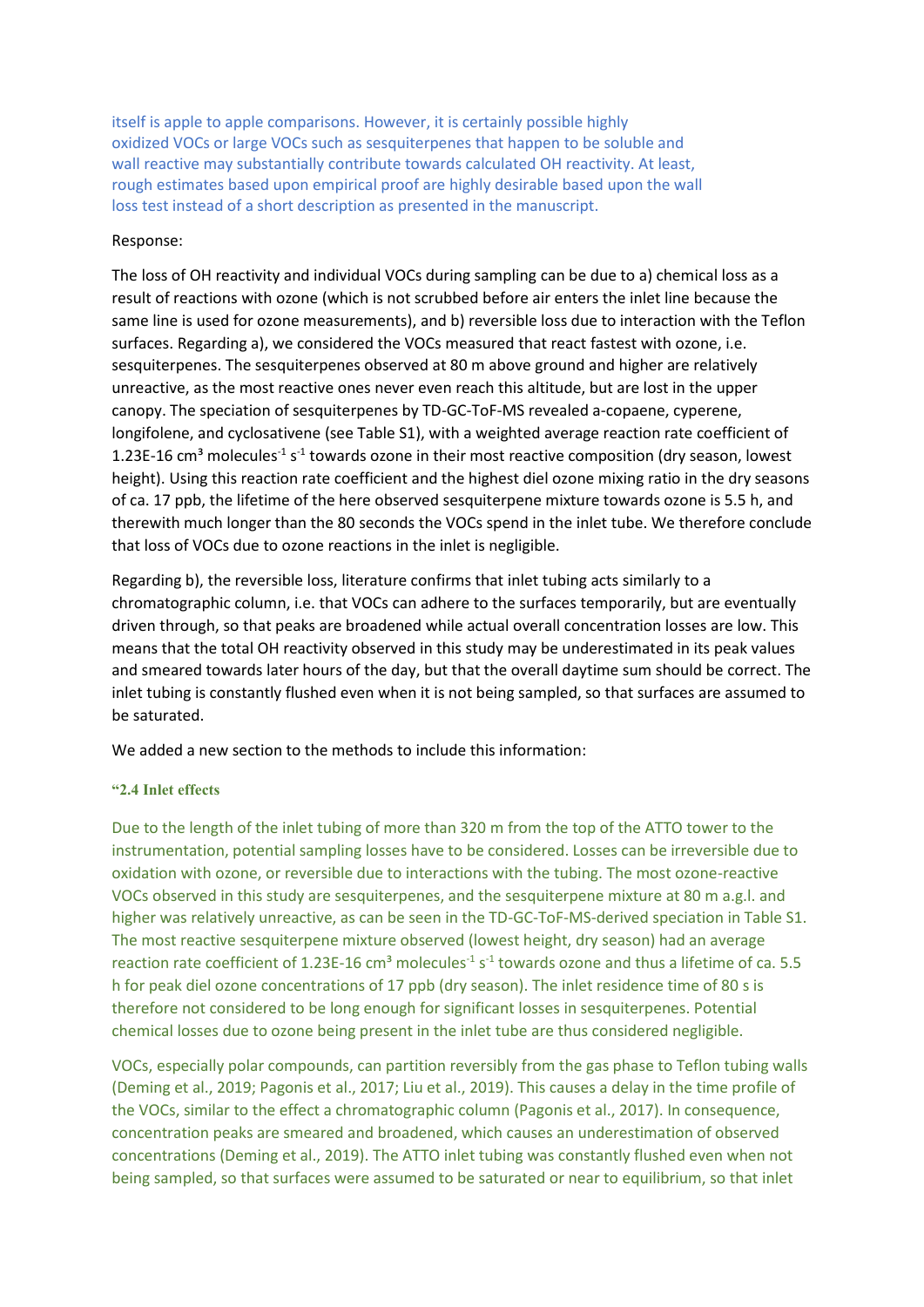interactions are minimized. We determined inlet losses in peak concentrations from the 320 m inlet to the instrument by introducing a calibration gas mixture from the top of the tower. The losses in peak concentration ranged between 11 % and 30 % for all substances in the calibration mixture. We did not correct final data for inlet losses in order to keep VOC and total OH reactivity data, which were both measured from the same inlet, comparable (inlet loss correction for total OH reactivity would change according to its composition, which is not entirely known), and because loss fractions for substances not included in the calibration mixture are not known. This means that the total OH reactivity and VOC concentrations observed in this study may be underestimated in their peak values and smeared towards later times of the day, but that the overall daytime sum should be unaffected.

"

# **Reviewer comment 3:** A detailed presentation on OVOC speciation would be informative. I would recommend to add more information on relative contributions of each OVOCs and their origins (parent compounds) towards calculated OH reactivity.

Response: We agree it is a good idea to elaborate on OVOC speciation due to the relevance of these VOCs for the results. A detailed speciation of OVOCs as well as the other compounds can be found in Table S1. As can be seen there, for most OVOCs, the identification is relatively uncertain because several possible structural formulas could be attributed to the corresponding chemical formula. This is also why the identification of potential parent molecules is not feasible. However, we added two figures to illustrate the distribution of the OH reactivity of OVOCs by molecular mass (new Fig. S4) and show vertical profiles by number of oxygens in the molecule and by ratio of oxidation products vs. precursors (new Fig. 6).

## We added the following to the manuscript in Sect. 3.2.3:

"In all seasons during daytime, the OH reactivity contribution of directly emitted BVOCs (isoprene, terpenoids) decreased with height (e.g. for isoprene from 51 % at 80 m to 39 % at 320 m in October 2018), while the fraction of oxidation products, i.e. OVOCs, increased (e.g. from 31 % to 39 % in October 2018). Also, the number of oxygen atoms in OVOCs increased with height, while the OH reactivity fraction of non-oxygenated CxHy VOCs decreased, as shown in Fig. 6 (a-d). This is due to the increasing average photochemical age of the air mass with height, which increases the abundance of OVOCs relative to primary BVOCs such as isoprene (Karl et al., 2009). Fig. 6 (e) illustrates the increasing photochemical age of air towards the top of the tower by showing ratios of isoprene and monoterpene oxidation products vs. precursors. The monoterpene oxidation products/monoterpenes (MTO/MT) ratios are generally lower than the isoprene oxidation products/isoprene ratios (IsopO/Isop) because the oxidation of isoprene with OH is faster than that of the average monoterpene. For the ATTO monoterpene mixture as identified by TD-GC-ToF-MS (Table S1), the ratio of k(OH + isoprene)/k(OH + monoterpenes) was around 1.38. In agreement with this difference in OH oxidation velocity, the ratio (IsopO/Isop)/(MTO/MT) was between 1.01 (80 m, rainy season) and 2.34 (80 m, dry season).

Figure 6 also shows seasonal variability of the oxidation state and oxidation product/precursor ratios. Fractions of highly oxygenated VOCs (Fig. 6 (a-d)) and oxidation product/precursor ratios (Fig. 6 e) were lowest in the rainy season (March 2018) and higher in the transition (June 2019) and dry seasons (October 2018, September 2019). This seasonality in ratio corresponds to the seasonal differences in solar irradiation with higher OH production rate in the dry season and thus increased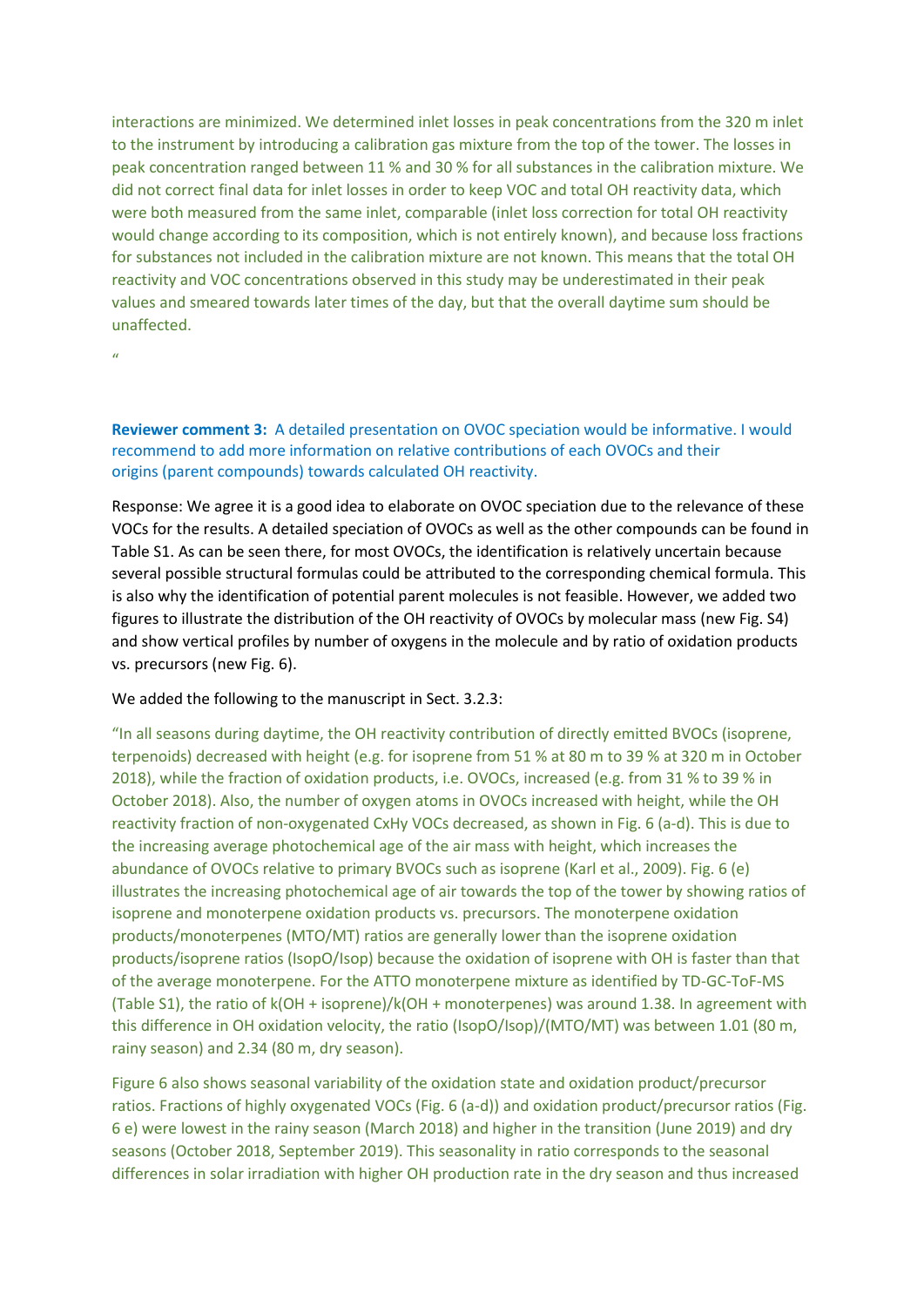photochemistry. The low MTO/MT ratio in September 2019 was due to similar concentrations of oxidation product despite higher monoterpene concentrations than in June 2019.



*Figure S4. Daytime OH reactivity for each season by protonated mass-to-charge ratio (m/z) of PTR-ToF-MS ions and colored by compound class (see Table S1). Isoprenoids include isoprene, monoterpenes and sesquiterpenes as specified in Table S1 (including primarily emitted oxygenated monoterpenes). Ions colored as isoprenoids or GLVs include fragments as denoted in Table S1. Note that the y axis is in logarithmic scale.*

#### **Reviewer comment 4**:

"

Figure 6: it is difficult to read out which factor either temperature or PAR (likely both) would cause trend. I would recommend to chop out certain ranges of PAR to see the temperature dependence.

Response: Thanks for this comment. It is true that it is difficult to disentangle PAR and temperature impacts on OH reactivity from one another. The best graphical solution to this problem we found was to also show OH reactivity vs. PAR plots, now in Fig. S5. These illustrate that the correlation of OH reactivity with PAR is weaker than with temperature. We have two reasons to use temperature rather than PAR to parameterize OH reactivity: 1) There is a nighttime temperature dependence of OH reactivity (i.e. see datapoints with PAR = 0) which we could not explain by using a PARdependent parameterization. We added plots of OH reactivity vs PAR to the supplement for illustration of the large OH reactivity range at PAR = 0. The correlation of OH reactivity with temperature is, as the comparison with Fig. 7 shows, better than its correlation with PAR. 2) Temperature is, during daytime, strongly influenced by PAR and therefore should be a proxy for it.